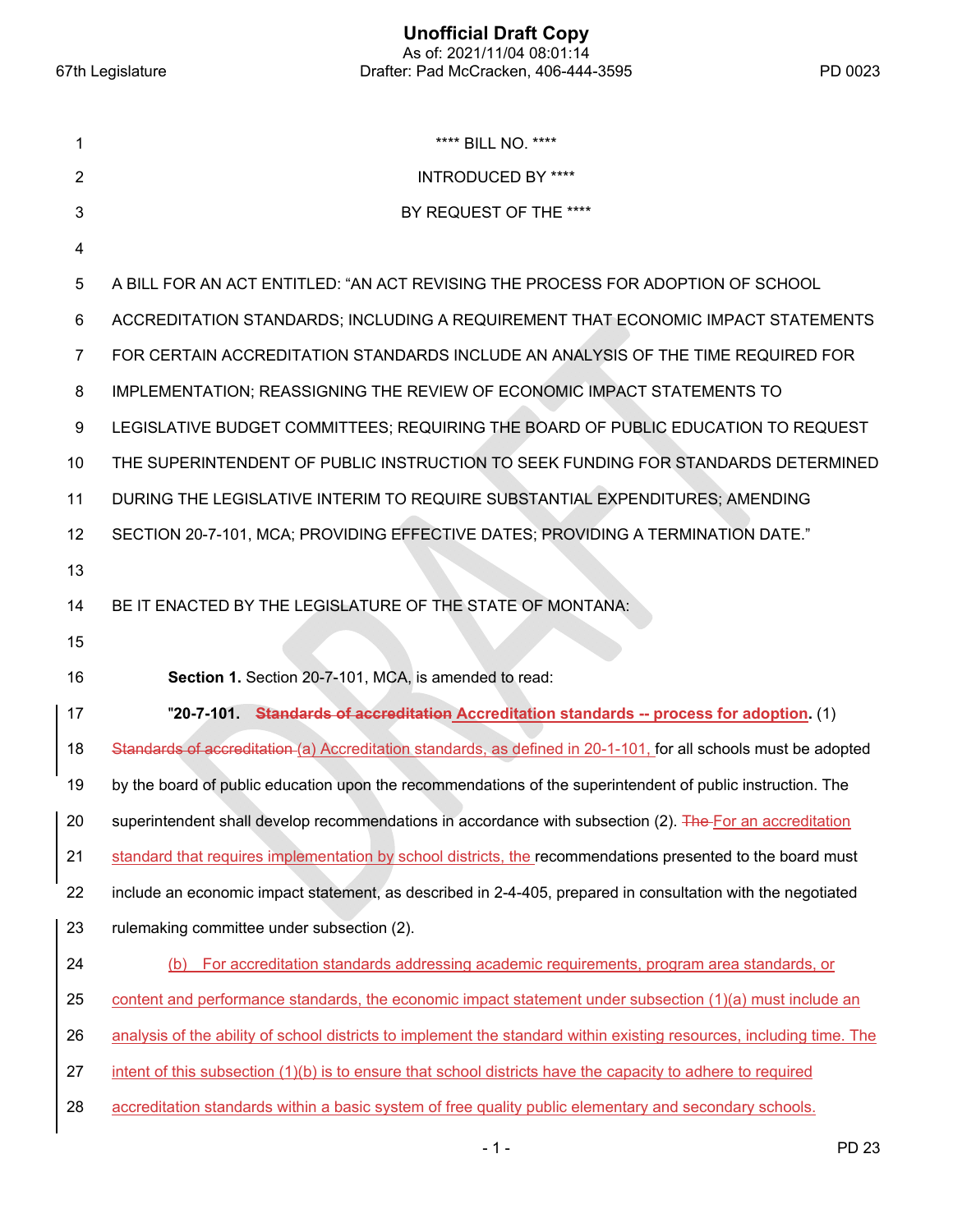## **Unofficial Draft Copy**

 As of: 2021/11/04 08:01:14 67th Legislature Drafter: Pad McCracken, 406-444-3595 PD 0023

| 1              | The accreditation standards recommended by the superintendent of public instruction must be<br>(2)              |
|----------------|-----------------------------------------------------------------------------------------------------------------|
| $\overline{2}$ | developed through the negotiated rulemaking process under Title 2, chapter 5, part 1. The superintendent may    |
| 3              | form a negotiated rulemaking committee for accreditation standards to consider multiple proposals. The          |
| 4              | negotiated rulemaking committee may not exist for longer than 2 years. The committee must represent the         |
| 5              | diverse circumstances of schools of all sizes across the state and must include representatives from the        |
| 6              | following groups:                                                                                               |
| 7              | school district trustees;<br>(a)                                                                                |
| 8              | school administrators;<br>(b)                                                                                   |
| 9              | teachers;<br>(c)                                                                                                |
| 10             | school business officials;<br>(d)                                                                               |
| 11             | (e)<br>parents; and                                                                                             |
| 12             | (f)<br>taxpayers.                                                                                               |
| 13             | Prior to adoption or amendment of any accreditation standard, the board shall submit each<br>(3)                |
| 14             | proposal, including the economic impact statement required under subsection (1), to                             |
| 15             | during a regular legislative session, the joint appropriations subcommittee for education; or<br>(a)            |
| 16             | during the legislative interim, the education interim budget committee, established in 5-12-501, for<br>(b)     |
| 17             | review at least 1 month in advance of a scheduled committee meeting. Information provided during an interim     |
| 18             | must be provided to the legislature in accordance with 5-11-210.                                                |
| 19             | Unless the expenditures by school districts required under the proposal are determined by the<br>(4)            |
| 20             | education interim appropriate committee under subsection (3) to be insubstantial expenditures that can be       |
| 21             | readily absorbed into the budgets of existing district programs, the board may not implement the standard until |
| 22             | July 1 following:                                                                                               |
| 23             | under subsection (3)(a), the current legislative session; or<br>(a)                                             |
| 24             | under subsection $(3)(b)$ , the next regular legislative session and shall request the superintendent<br>(b)    |
| 25             | of public instruction include a request in the superintendent's budget that the same legislature fund           |
| 26             | implementation of the proposed standard.                                                                        |
| 27             | The provisions of this section may not be construed to reduce or limit the authority of the<br>(5)              |
| 28             | education interim committee to review administrative rules, including accreditation standards, within its       |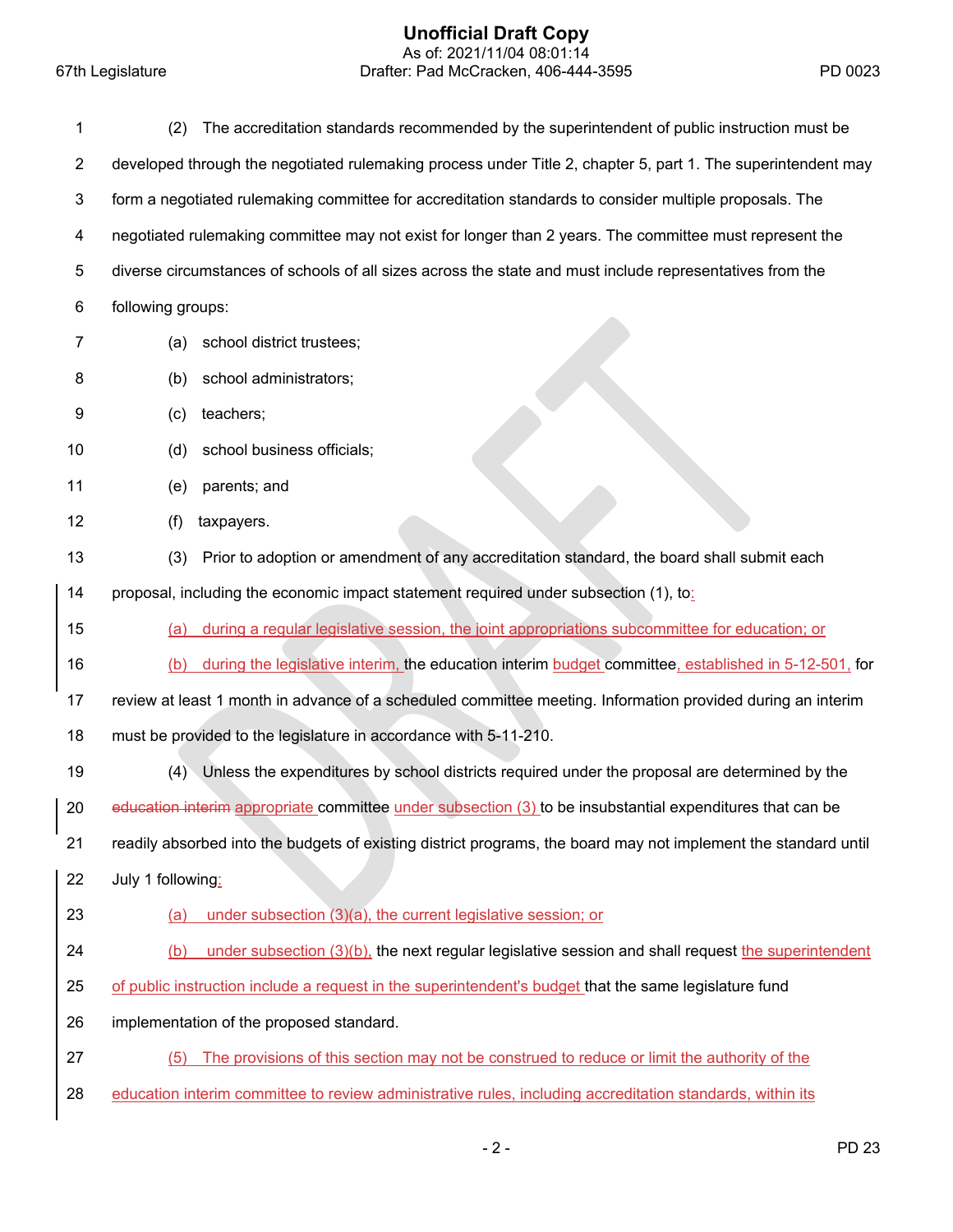**Unofficial Draft Copy**  As of: 2021/11/04 08:01:14 67th Legislature Drafter: Pad McCracken, 406-444-3595 PD 0023

| 1              | jurisdiction pursuant to 5-5-215.                                                                                    |
|----------------|----------------------------------------------------------------------------------------------------------------------|
| $\overline{2}$ | Standards for the retention of school records must be as provided in 20-1-212."<br>$\left( 6 \right) (6)$            |
| 3              |                                                                                                                      |
| 4              | Section 2. Section 20-7-101, MCA, is amended to read:                                                                |
| 5              | "20-7-101. Standards of accreditation. Accreditation standards -- process for adoption. (1)                          |
| 6              | Standards of accreditation (a) Accreditation standards, as defined in 20-1-101, for all schools must be adopted      |
| $\overline{7}$ | by the board of public education upon the recommendations of the superintendent of public instruction. The           |
| 8              | superintendent shall develop recommendations in accordance with subsection (2). The For an accreditation             |
| 9              | standard that requires implementation by school districts, the recommendations presented to the board must           |
| 10             | include an economic impact statement, as described in 2-4-405, prepared in consultation with the negotiated          |
| 11             | rulemaking committee under subsection (2).                                                                           |
| 12             | For accreditation standards addressing academic requirements, program area standards, or<br>(b)                      |
| 13             | content and performance standards, the economic impact statement under subsection (1)(a) must include an             |
| 14             | analysis of the ability of school districts to implement the standard within existing resources, including time. The |
| 15             | intent of this subsection (1)(b) is to ensure that school districts have the capacity to adhere to required          |
| 16             | accreditation standards within a basic system of free quality public elementary and secondary schools.               |
| 17             | The accreditation standards recommended by the superintendent of public instruction must be<br>(2)                   |
| 18             | developed through the negotiated rulemaking process under Title 2, chapter 5, part 1. The superintendent may         |
| 19             | form a negotiated rulemaking committee for accreditation standards to consider multiple proposals. The               |
| 20             | negotiated rulemaking committee may not exist for longer than 2 years. The committee must represent the              |
| 21             | diverse circumstances of schools of all sizes across the state and must include representatives from the             |
| 22             | following groups:                                                                                                    |
| 23             | school district trustees;<br>(a)                                                                                     |
| 24             | school administrators;<br>(b)                                                                                        |
| 25             | teachers;<br>(c)                                                                                                     |
| 26             | school business officials;<br>(d)                                                                                    |
| 27             | parents; and<br>(e)                                                                                                  |
| 28             | taxpayers.<br>(f)                                                                                                    |